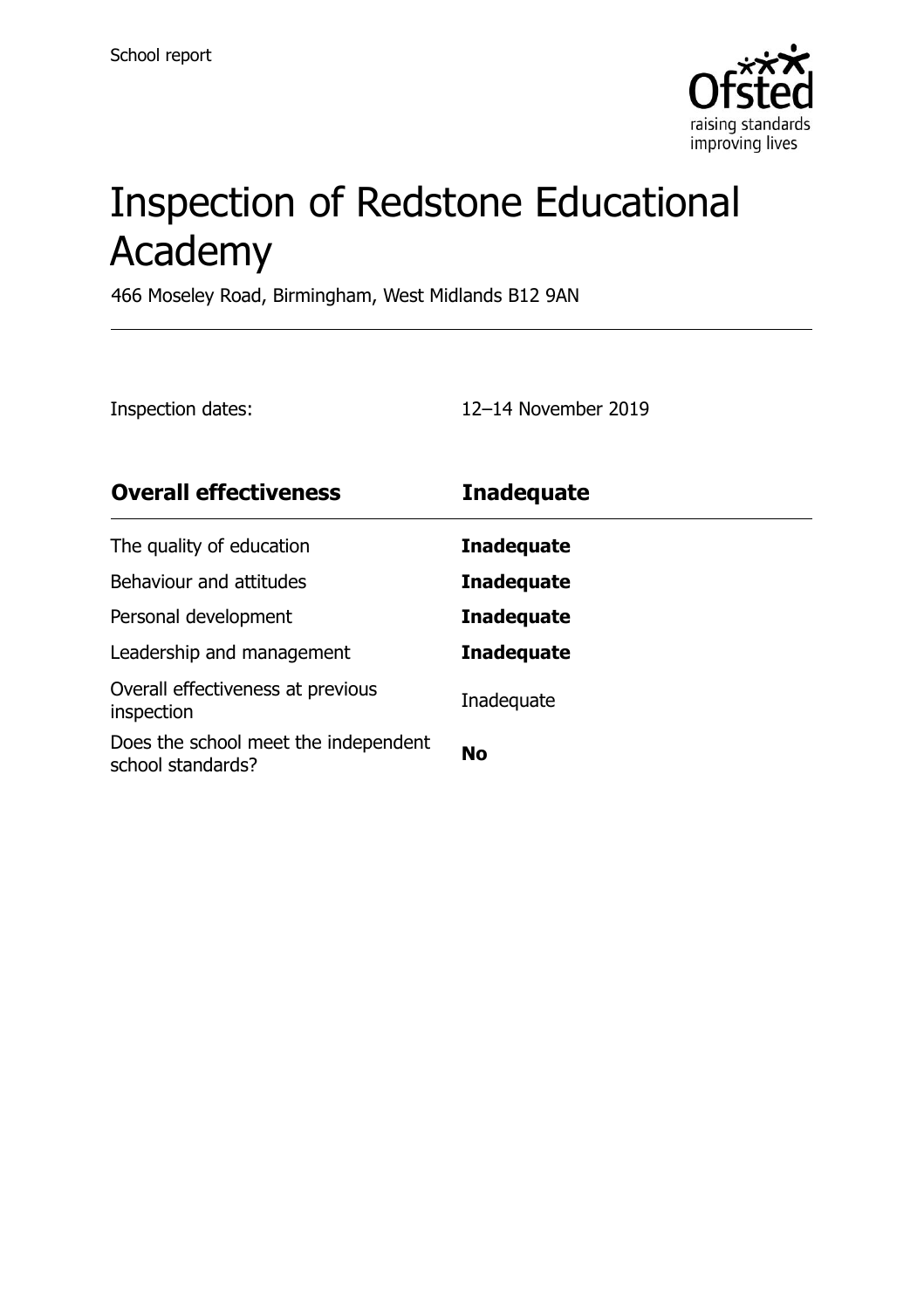

# **What is it like to attend this school?**

Pupils say that they feel safe in school, but they are not. Procedures are disorganised. Leaders do not ensure pupils get the help they need.

Boys and girls are unlawfully segregated by sex for all school activities, except for weekly assemblies. Boys enjoy school more than girls. This is because they are treated favourably and have more privileges. Boys have more opportunities to play sport. They get to choose the places to go to for work experience first. Some of the girls told us that they do not like this. They said that this was not fair and feel disadvantaged.

Leaders expect pupils to behave well. Rules are clear and most of the time pupils comply. Pupils told us that there is very little bullying in the school. Leaders said that they would deal with bullying if it occurred.

Leaders want it to be seen that pupils are achieving high grades in their GCSE examinations. To make sure this happens, only those pupils who are likely to gain a strong pass can complete their GCSEs in subjects such as English literature, history and Arabic. Pupils told us that they were unhappy about this because it limits their options for college.

## **What does the school do well and what does it need to do better?**

The school provides an inadequate quality of education. Pupils do not learn enough in key stage 3 for them to be successful in key stage 4. Pupils study humanities in Years 7 and 8, but the range of topics that they learn about is very narrow. Topics jump between history and geography in an illogical way. For example, pupils in Year 8 learn about the Himalayas in one lesson before moving on to the slave trade in the next. Leaders and teachers do not consider how pupils will use the knowledge they have learned in one lesson to help them in future lessons. Moreover, teachers do not consider what pupils need to know when they plan their lessons. Teachers do not make effective use of a wide range of classroom resources. In most subjects, they use the same text book for all pupils, and all pupils complete the same work. Teachers told us that the most able pupils are expected to work faster than others. But they are not given work that is suitably challenging and that will deepen their knowledge.

The curriculum becomes even narrower in Year 9 when pupils start their GCSEs. Pupils do not have the opportunity to study geography beyond this point, and there are no artistic opportunities available during the school day. All pupils study the same subjects throughout key stage 4. At the beginning of Year 11, pupils take tests in some subjects. If they do not pass the test, they are removed from the course. The removal of pupils from examination courses suggests that leaders are trying to make the GCSE examination results look better, without considering what is in pupils' best interests. Leaders do not check the reasons why some pupils do not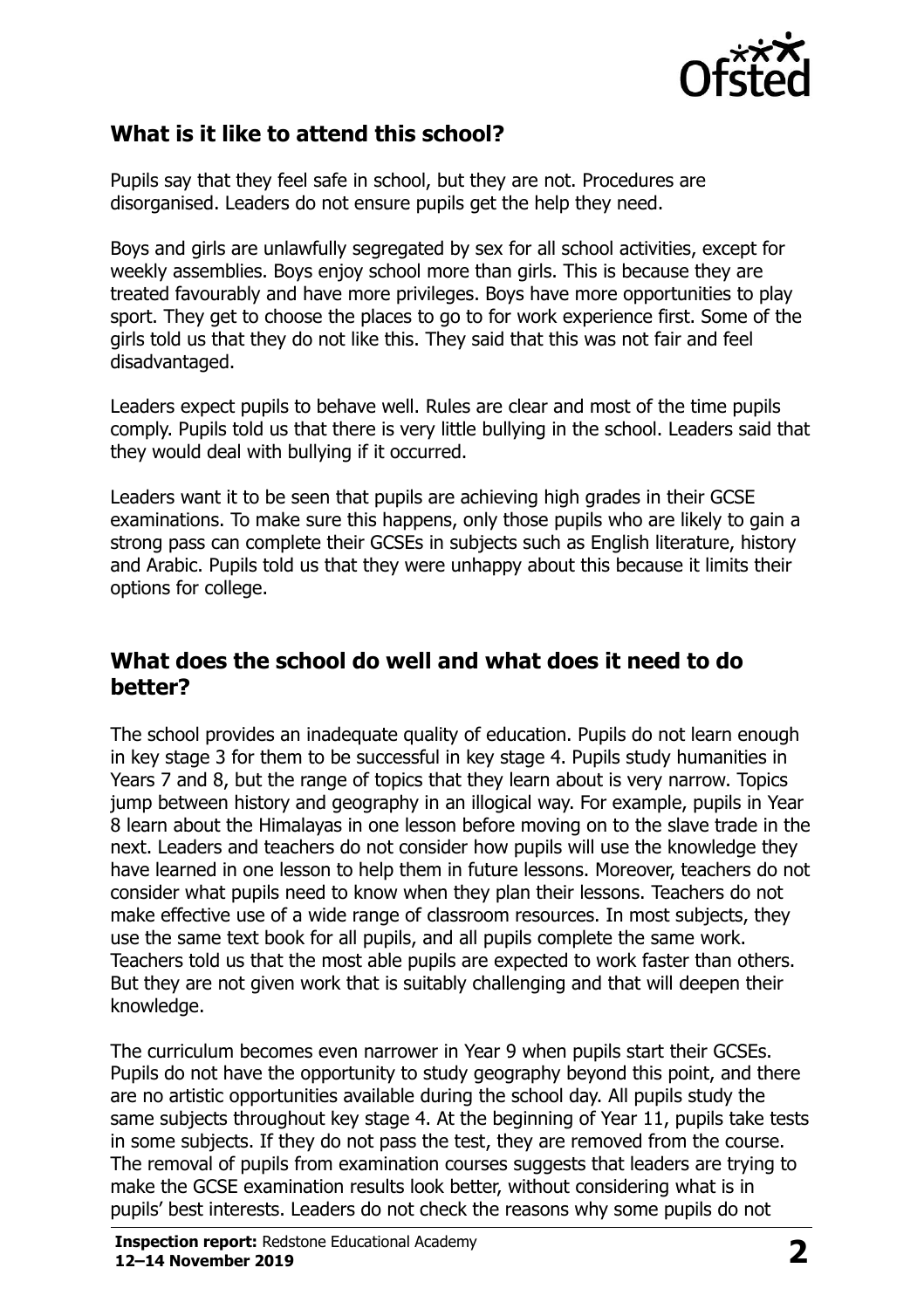

pass the tests. They do not know whether this is because they have additional needs. Staff are uncertain about whether there are any pupils with special educational needs and/or disabilities (SEND) in the school. There are no policies or plans in place to identify or meet the needs of pupils with SEND. The school's accessibility plan is inadequate and does not comply with schedule 10 of the Equality Act 2010. Pupils do not achieve as well as they could, because they are prevented from taking examinations in some subjects.

Pupils are not developing their writing skills as well as they should. For example, they do not know how to format and construct a formal letter properly, or how this differs to the structure of a report. Pupils' poor development of writing skills is most notable in history and English. Teachers do not use assessment well. They do not use assessment to check how well pupils have understood their work. There is a heavy emphasis on passing examinations. Teachers give pupils tips on how to score marks in their exams, for example by using specific words rather than checking that the pupils know what the words mean.

All pupils study Islamic studies. In these lessons, they learn a little about other faiths but not enough to prepare them well for life in modern Britain. For example, there are no plans to teach pupils about the festivals celebrated by other religions that are common in the local area.

During lunchtimes and breaktimes, pupils have opportunities to play outside. Pupils are supervised but there aren't always enough members of staff on duty. There are some after-school clubs. Boys have more opportunities to join these than girls. For example, boys can take part in ju-jitsu and football, whereas girls cannot. School trips are organised separately for boys and girls. Boys are treated in a preferential way. For example, boys are not required to wear their school uniform, but girls are.

Leaders and teachers have a confused understanding of careers. Staff are unsure about who is responsible for providing pupils with careers advice. Consequently, pupils do not get the advice they need. Pupils are not taught how to complete college application forms, or told when they should hand them in. There is a difference between the advice given to boys and girls. One group of pupils told us that a member of staff had told them that 'university is not for females'. This member of staff has since left the school. Because pupils study a narrow range of subjects and do not receive appropriate careers advice, they are not as well prepared as they should be to take full advantage of the opportunities that lie ahead of them.

Leaders are aware that segregating pupils by gender is unlawful and that they are in breach of the Equality Act 2010. They recently applied to open a separate girls' school on the same premises but were unsuccessful. Leaders have no new plans to address the segregation issue.

Leaders do not have the skills and knowledge they need to ensure that the independent school standards are met consistently. They do not ensure that all the information that should be available to staff, parents and others is either accurate,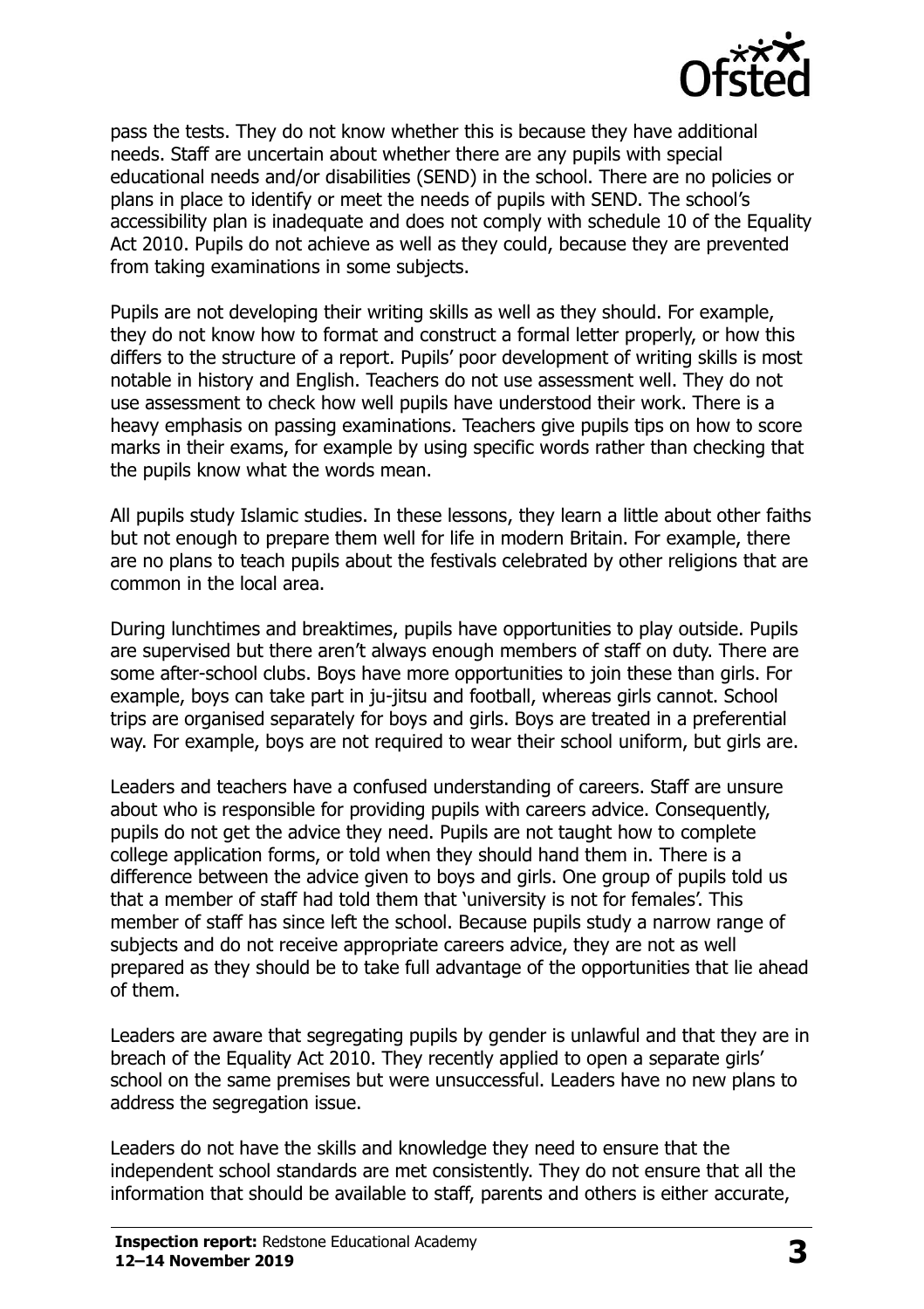

or readily accessible. They are not keeping pupils safe and are not actively promoting their wellbeing. Leaders' work is disorganised and sloppy. There is no link to the most recent Ofsted report on the school's website, and some links to policies do not work. The files leaders keep for pupils are jumbled and incomplete. Some pupils with serious allergies do not have care plans or the medicine they need to keep them safe. Medical logs do not record the action taken following accidents, and the medical room is unlocked and unsupervised. If a pupil becomes ill there is a medical room, but the nearest boys' toilet is on the floor below. Teachers take a register every day, but they do not always use the correct codes. For example, they use the wrong code when a pupil has been excluded from school. This is because leaders and teachers do not know which codes they should use.

Leaders do not make sure that there are appropriate risk assessments in place, or that the school's policies are updated as regularly as they should be. Some policies have been updated carelessly. For example, the fire safety policy has been updated by crossing out previous dates and names with a pen. Leaders have not taken effective action to make the school site safer. Some pupils are taught in a classroom on the second floor, and there is no means of escape in case of a fire. Leaders have been aware of this risk for some time but have not done anything about it.

The proprietors are not doing enough to ensure that pupils are safe and receive an adequate standard of education. The headteacher is one of three directors who make up the proprietorial body. The directors do not have a good enough understanding of how well the school is doing, and they are not doing enough to improve the school. The proprietors are not doing enough to ensure that the school site is safe. They know that they should have done more to reduce the potential fire risk.

# **Safeguarding**

The arrangements for safeguarding are not effective.

The school has a safeguarding policy that is published on the school's website. It does not have regard for the most recent guidance issued by the Secretary of State. Leaders ensure that the staff appointed to work in the school are suitable to work with children. Most staff have had safeguarding training. However, the way leaders record and store essential information about pupils is chaotic. Some pupils with serious medical issues do not have access to the medicine they would need in an emergency.

When pupils are need additional help, staff are too slow to recognise this. They do not get them the help that they require. There is a significant fire risk in the school. Leaders have not taken any action to reduce this risk.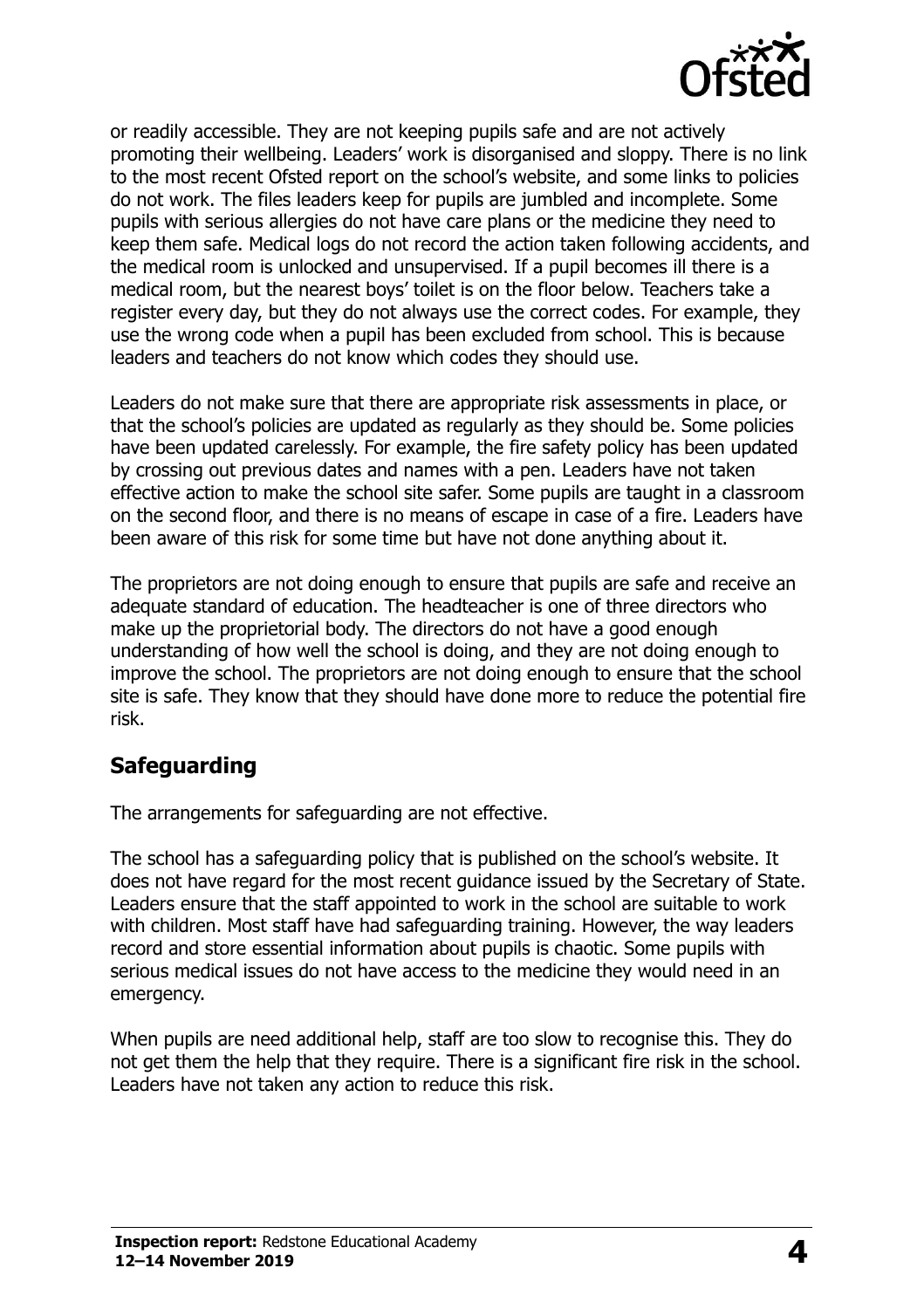

# **What does the school need to do to improve?**

# **(Information for the school and proprietor)**

- Leaders have not ensured that they are meeting the independent school standards consistently. They are not keeping pupils safe, or actively promoting their wellbeing. Leaders have not carried out accurate risk assessments or sought to reduce risks around the school site, particularly in relation to fire. Leaders do not maintain accurate safeguarding files and they do not ensure that vulnerable pupils are given the support that they need. Therefore, leaders should take all the necessary action to ensure that pupils are kept safe and the school meets the independent school standards consistently.
- Girls do not have the same opportunities as boys. Segregation by sex is having a negative impact on their education and their self-confidence. Therefore, leaders should ensure that girls and boys are treated equally in all aspects of school life.
- The curriculum at key stage 3 is not as broad or as ambitious as it should be. This is preventing pupils from acquiring the knowledge they need to be successful in key stage 4. Therefore, leaders should ensure that the key stage 3 curriculum is broad and ambitious enough to give pupils the foundation they need to be successful at key stage 4.
- Pupils are not able to choose the subjects they want to study at key stage 4. All pupils study the same subjects, and there is no option to study geography or the arts. As a result, some pupils are on courses that are not appropriate for them. Therefore, leaders should ensure that the key stage 4 curriculum is broad enough to provide all pupils with appropriate choices.
- The curriculum is poorly sequenced. Topics are taught in an illogical order. Teachers do not give enough thought to how the knowledge that pupils gain in one lesson can be used in future lessons. Therefore, leaders should ensure that the curriculum is sequenced in a way that enables pupils to build up their knowledge cumulatively so that they know more and remember more over time.
- The curriculum is not ambitious enough for all pupils and it does not give them the knowledge they need to succeed in life. Pupils with SEND are not accurately identified or supported effectively, and the most able pupils are not appropriately challenged. Leaders should ensure they accurately identify pupils with SEND. Teachers should ensure that they consider the needs of all pupils when they plan lessons.
- Some pupils are prevented from taking GCSE examinations at the end of Year 11 in subjects that they have studied for two years. This is because they do not meet an arbitrary threshold set by the school. This unusual pattern of examination entry suggests that leaders are trying to game the system. Leaders should ensure that all pupils, irrespective of their ability, are given the same opportunity to complete the courses that they have studied during key stage 4.
- Pupils are not as prepared for life in modern Britain as they should be. The school does not provide them with enough opportunities to learn about other faiths and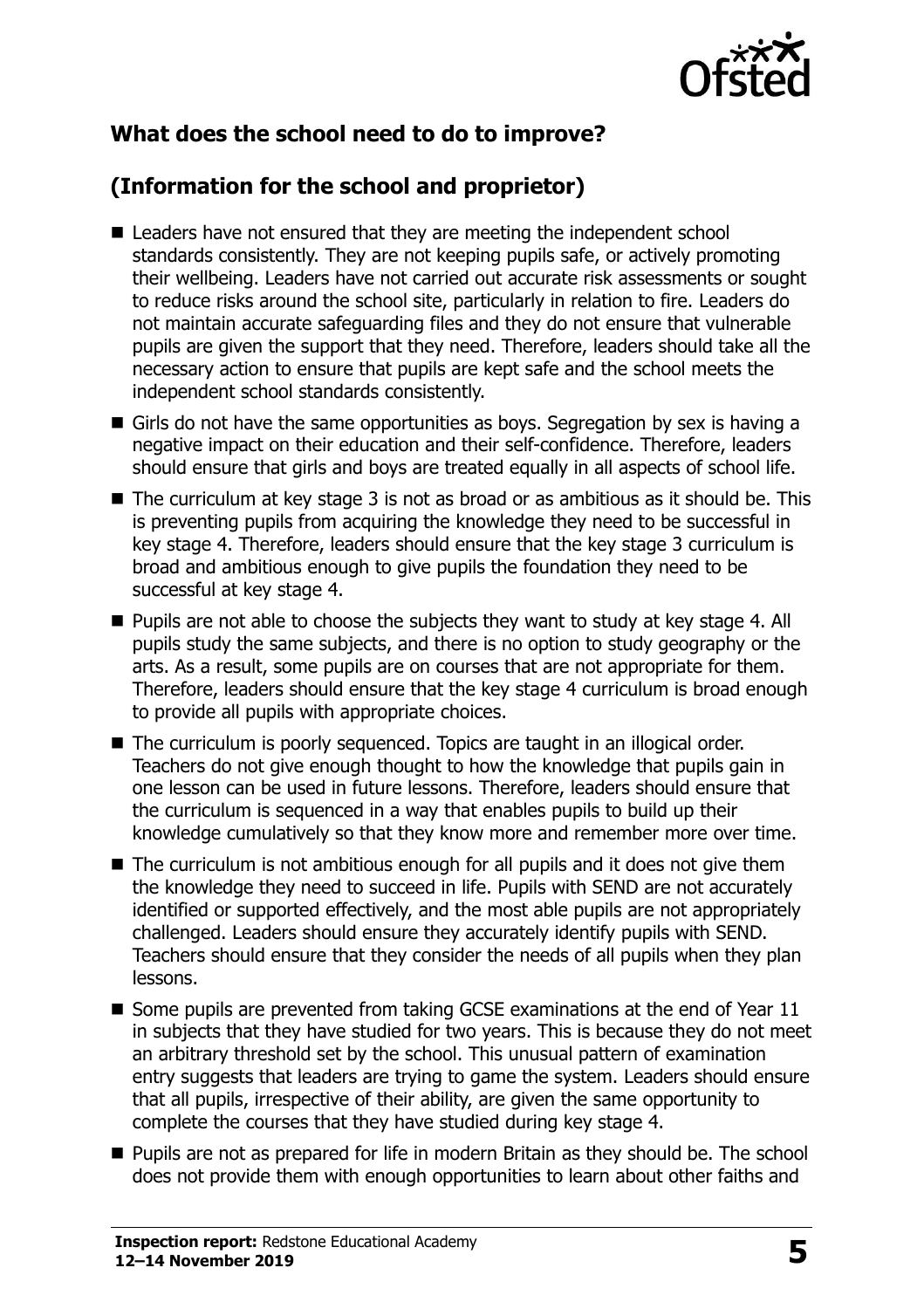

cultures. Therefore, leaders should ensure that pupils are taught more about other religions.

- Pupils are not as prepared for the next steps of their education as they should be. This is because they do not receive high-quality impartial careers advice. Therefore, leaders should ensure that all pupils are provided with the careers advice and guidance they need, to enable them to make informed decisions about the next stage of their education.
- Leaders do not ensure that all the information that should be available to staff, parents and others is either accurate or readily accessible. Some of the policies are out of date, and there is no direct link to the school's previous Ofsted report on the school website. Leaders should ensure that all policies are up to date, and that the school website contains all the information that it should.

# **How can I feed back my views?**

You can use [Ofsted Parent View](http://parentview.ofsted.gov.uk/) to give Ofsted your opinion on your child's school, or to find out what other parents and carers think. We use Ofsted Parent View information when deciding which schools to inspect, when to inspect them and as part of their inspection.

The Department for Education has further quidance on how to complain about a school.

If you're not happy with the inspection or the report, you can [complain to Ofsted.](http://www.gov.uk/complain-ofsted-report)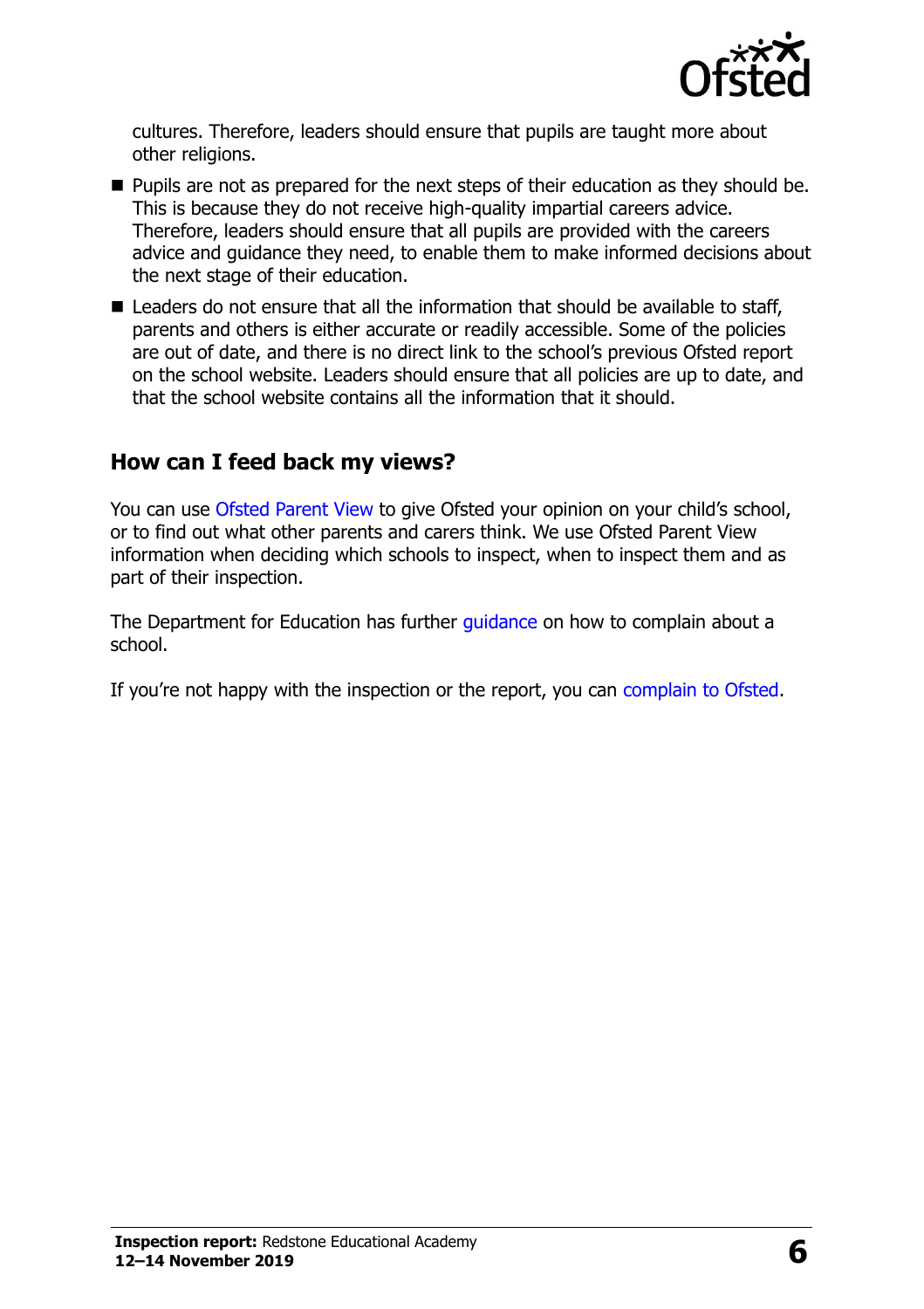

# **School details**

| Unique reference number             | 137560                                     |
|-------------------------------------|--------------------------------------------|
| <b>DfE registration number</b>      | 330/6009                                   |
| <b>Local authority</b>              | Birmingham                                 |
| <b>Inspection number</b>            | 10056220                                   |
| <b>Type of school</b>               | Other independent school                   |
| <b>School category</b>              | Independent school                         |
| Age range of pupils                 | 11 to 16                                   |
| <b>Gender of pupils</b>             | Mixed                                      |
| Number of pupils on the school roll | 152                                        |
| <b>Number of part-time pupils</b>   | $\mathbf{0}$                               |
| <b>Proprietor</b>                   | <b>Redstone Educational Services Ltd</b>   |
| <b>Chair</b>                        | Saadat Rasool                              |
| <b>Headteacher</b>                  | Saadat Rasool                              |
| <b>Annual fees (day pupils)</b>     | £2,585 (key stage 3); £2,885 (key stage 4) |
| <b>Telephone number</b>             | 0121 448 7933                              |
| <b>Website</b>                      | www.redstoneacademy.com                    |
| <b>Email address</b>                |                                            |
|                                     | headteacher@redstoneacademy.com            |

# **Information about this school**

- The school's previous standard inspection took place from 10–12 May 2017. The school received a progress monitoring inspection on 4 May 2018. The constitution of the proprietorial body changed in July 2019.
- The school does not currently use any alternative providers.
- The school operates from one site.
- The school has an Islamic ethos.
- The school operates a policy of unlawful segregation by sex. Pupils are segregated by sex for all on-site and off-site school activities, except for weekly whole-school assemblies. This policy causes the following detriment to pupils: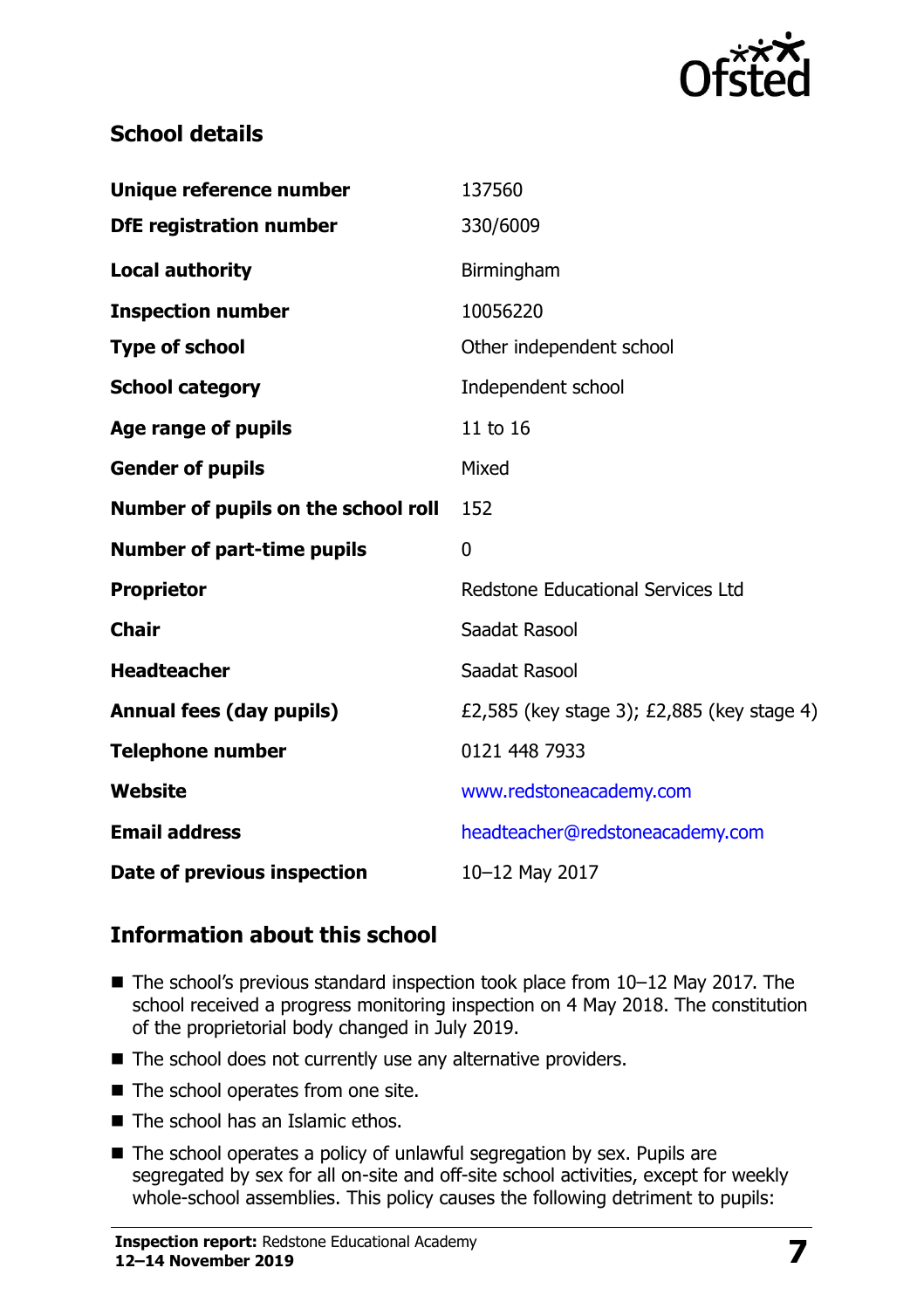

girls are treated less favourably than boys; girls are not provided with the same range of extra-curricular activities as boys; girls are required to wear their school uniform when on school trips, whereas boys are not; girls are given application forms for work experience after they have been given to boys. Given this detriment, the policy constitutes direct discrimination contrary to the Equality Act 2010.

# **Information about this inspection**

We carried out this inspection under section 109(1) and (2) of the Education and Skills Act 2008. The purpose of the inspection is to advise the Secretary of State for Education about the school's suitability for continued registration as an independent school.

The school has failed to meet the independent school standards. These are the requirements of the schedule to the Education (Independent School Standards) Regulations 2014.

- Inspectors met with the headteacher, who is also a member of the proprietorial body. Inspectors also met with the deputy headteacher, curriculum leaders, and teachers.
- Inspectors focused on English, mathematics, history and art during the inspection. Inspectors considered the school's curriculum plans, visited lessons and scrutinised pupils' work. Inspectors met with pupils to discuss their learning in these subjects. Inspectors also spoke to pupils about their wider experiences of school.
- Inspectors reviewed a range of documentation, including school policies, records of directors' meetings, and the school's attendance and behaviour records.
- When inspecting safeguarding, inspectors looked at the school's procedures for recruiting staff, the quality of staff training, and the procedures that are in place to keep pupils safe. Inspectors also considered the suitability of the school building and leaders' work to reduce the risks that have been identified.

#### **Inspection team**

Niall Gallagher, lead inspector **Her Majesty's Inspector** 

Mary Maybank **Ofsted Inspector**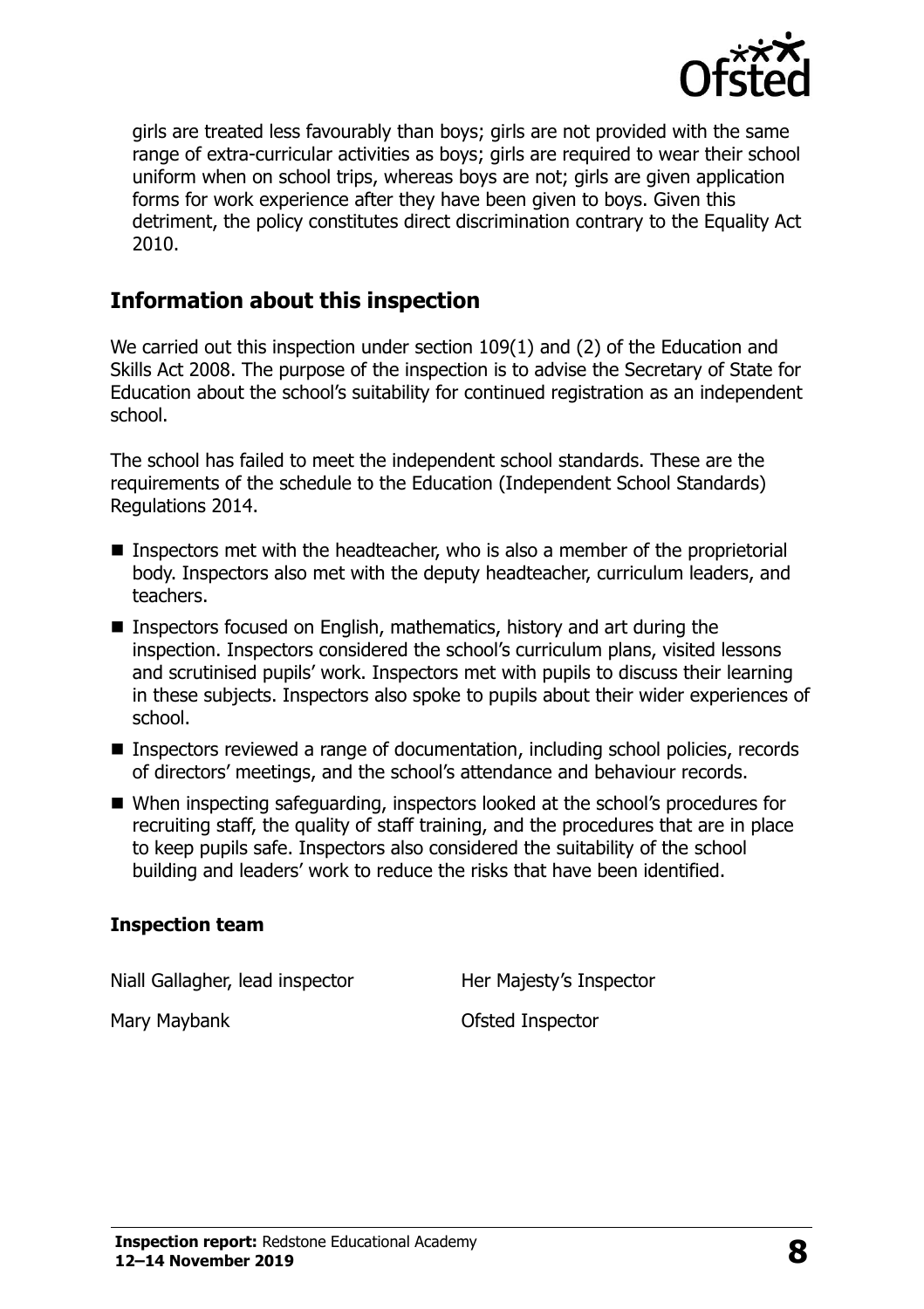

# **Annex. Compliance with regulatory requirements**

## **The school failed to meet the following independent school standards**

## **Part 1. Quality of education provided**

- $\blacksquare$  2(1) The standard in this paragraph is met if-
	- $-$  2(1)(a) the proprietor ensures that a written policy on the curriculum, supported by appropriate plans and schemes of work, which provides for the matters specified in sub-paragraph (2) is drawn up and implemented effectively; and
	- $-$  2(1)(b) the written policy, plans and schemes of work–
	- $-$  2(1)(b)(i) take into account the ages, aptitudes and needs of all pupils, including those pupils with an EHC plan.
- $\blacksquare$  2(2) For the purposes of paragraph (2)(1)(a), the matters are–
	- 2(2)(e) for pupils receiving secondary education, access to accurate, up-todate careers guidance that–
	- $-$  2(2)(e)(i) is presented in an impartial manner;
	- 2(2)(e)(ii) enables them to make informed choices about a broad range of career options; and
	- 2(2)(e)(iii) helps to encourage them to fulfil their potential;
	- 2(2)(h) that all pupils have the opportunity to learn and make progress; and
	- 2(2)(i) effective preparation of pupils for the opportunities, responsibilities and experiences of life in British society.
- $\blacksquare$  3 The standard in this paragraph is met if the proprietor ensures that the teaching at the school–
	- 3(a) enables pupils to acquire new knowledge and make good progress according to their ability so that they increase their understanding and develop their skills in the subjects taught;
	- 3(c) involves well planned lessons and effective teaching methods, activities and management of class time;
	- 3(d) shows a good understanding of the aptitudes, needs and prior attainments of the pupils, and ensures that these are taken into account in the planning of lessons;
	- 3(e) demonstrates good knowledge and understanding of the subject matter being taught;
	- 3(f) utilises effectively classroom resources of a good quality, quantity and range;
	- 3(g) demonstrates that a framework is in place to assess pupils' work regularly and thoroughly and use information from that assessment to plan teaching so that pupils can progress;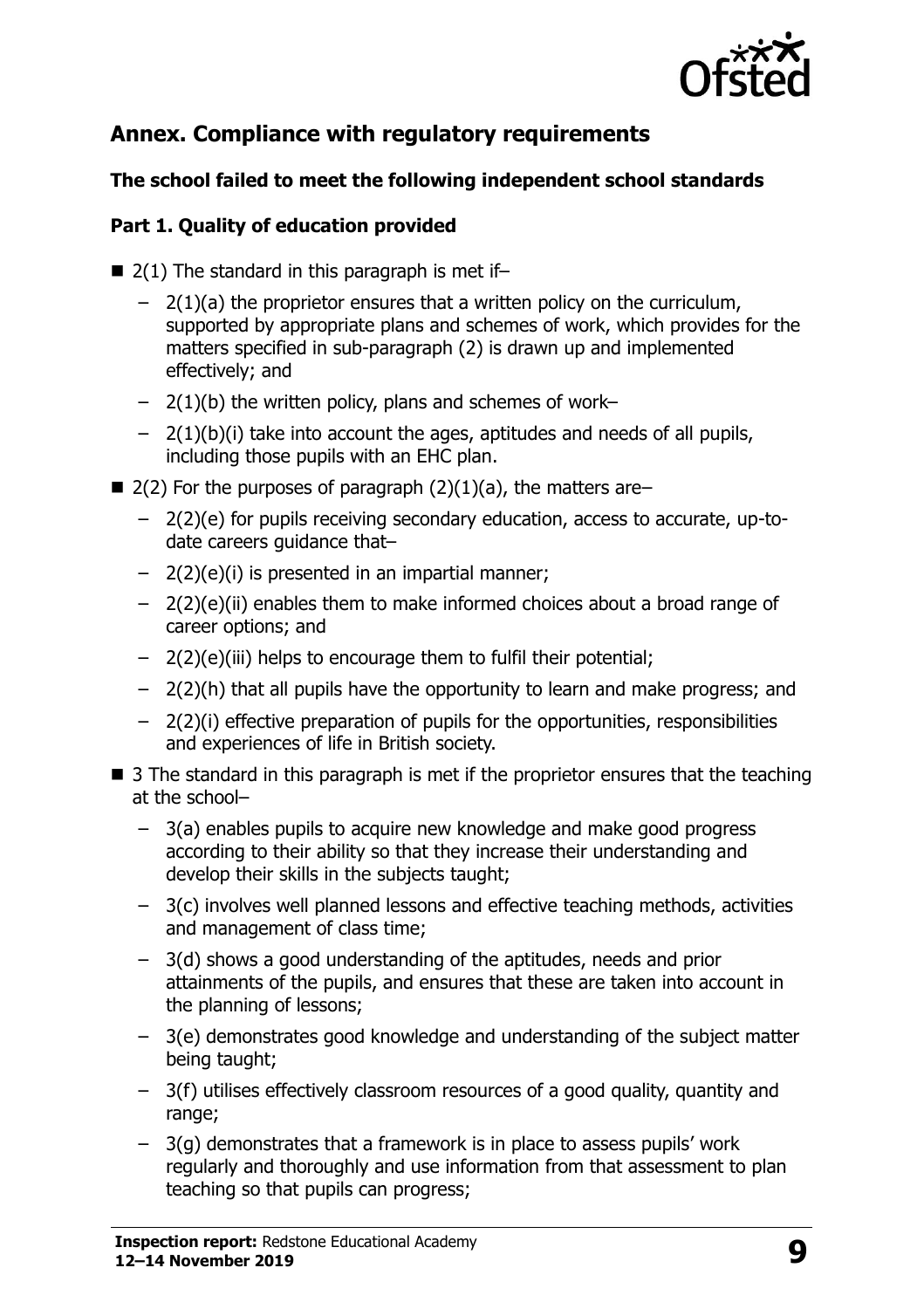

– 3(j) does not discriminate against pupils contrary to Part 6 of the 2010 Act.

# **Part 2. Spiritual, moral, social and cultural development of pupils**

- 5 The standard about the spiritual, moral, social and cultural development of pupils at the school is met if the proprietor–
	- 5(a) actively promotes the fundamental British values of democracy, the rule of law, individual liberty, and mutual respect and tolerance of those with different faiths and beliefs;
	- 5(b) ensures that principles are actively promoted which–
	- 5(b)(i) enable pupils to develop their self-knowledge, self-esteem and selfconfidence.

## **Part 3. Welfare, health and safety of pupils**

- 7(a) arrangements are made to safeguard and promote the welfare of pupils at the school; and
- 7(b) such arrangements have regard to any guidance issued by the Secretary of State.
- $\blacksquare$  11 The standard in this paragraph is met if the proprietor ensures that relevant health and safety laws are complied with by the drawing up and effective implementation of a written health and safety policy.
- 12 The standard in this paragraph is met if the proprietor ensures compliance with the Regulatory Reform (Fire Safety) Order 2005.
- $\blacksquare$  13 The standard in this paragraph is met if the proprietor ensures that first aid is administered in a timely and competent manner by the drawing up and effective implementation of a written first aid policy.
- 14 The standard in this paragraph is met if the proprietor ensures that pupils are properly supervised through the appropriate deployment of school staff.
- 15 The standard in this paragraph is met if the proprietor ensures that an admission and attendance register is maintained in accordance with the Education (Pupil Registration) (England) Regulations 2006.
- 16 The standard in this paragraph is met if the proprietor ensures that–
	- 16(a) the welfare of pupils at the school is safeguarded and promoted by the drawing up and effective implementation of a written risk assessment policy; and
	- 16(b) appropriate action is taken to reduce risks that are identified.

## **Part 5. Premises of and accommodation at schools**

 $\blacksquare$  24(1) The standard in this paragraph is met if the proprietor ensures that suitable accommodation is provided in order to cater for the medical and therapy needs of pupils, including–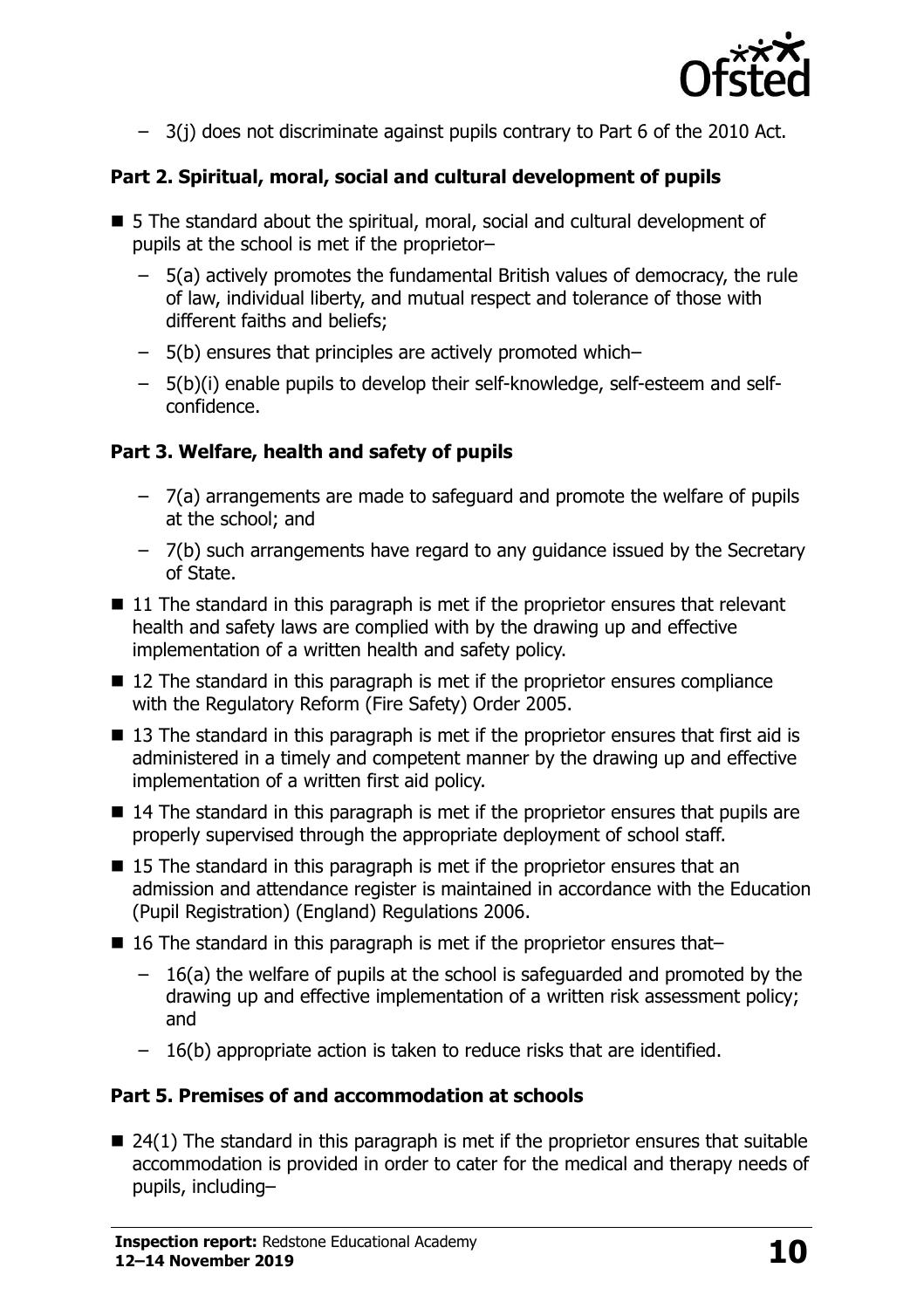

- 24(1)(b) accommodation for the short-term care of sick and injured pupils, which includes a washing facility and is near to a toilet facility.
- 25 The standard in this paragraph is met if the proprietor ensures that the school premises and the accommodation and facilities provided therein are maintained to a standard such that, so far as is reasonably practicable, the health, safety and welfare of pupils are ensured.

### **Part 6. Provision of information**

- $\blacksquare$  32(1) The standard about the provision of information by the school is met if the proprietor ensures that–
	- $-$  32(1)(a) the information specified in sub-paragraph (2) is provided to parents of pupils and parents of prospective pupils and, on request, to the Chief Inspector, the Secretary of State or an independent inspectorate;
	- $-$  32(1)(b) the information specified in sub-paragraph (3) is made available to parents of pupils and parents of prospective pupils and, on request, to the Chief Inspector, the Secretary of State or an independent inspectorate;
	- 32(1)(d) following an inspection under section 108 or 109 of the 2008 Act, a copy of the report of the inspection (if it has been sent to the proprietor) is published and maintained on the school's internet website, and provided to the parents of each registered pupil, by any date specified by the body who conducted the inspection;
	- 32(3)(b) particulars of educational and welfare provision for pupils with EHC plans and pupils for whom English is an additional language;
	- 32(3)(d) particulars of arrangements for meeting the standards contained in paragraphs 9, 10, 11 and 13.

## **Part 8. Quality of leadership in and management of schools**

- $\blacksquare$  34(1) The standard about the quality of leadership and management is met if the proprietor ensures that persons with leadership and management responsibilities at the school–
	- 34(1)(a) demonstrate good skills and knowledge appropriate to their role so that the independent school standards are met consistently;
	- 34(1)(b) fulfil their responsibilities effectively so that the independent school standards are met consistently; and
	- $-$  34(1)(c) actively promote the well-being of pupils.

## **Schedule 10 of the Equality Act 2010**

■ The school does not fulfil its duties under schedule 10 of the Equality Act 2010. The school does not have a suitable accessibility plan. Leaders do not have appropriate plans to adapt the curriculum in a way that enables pupils with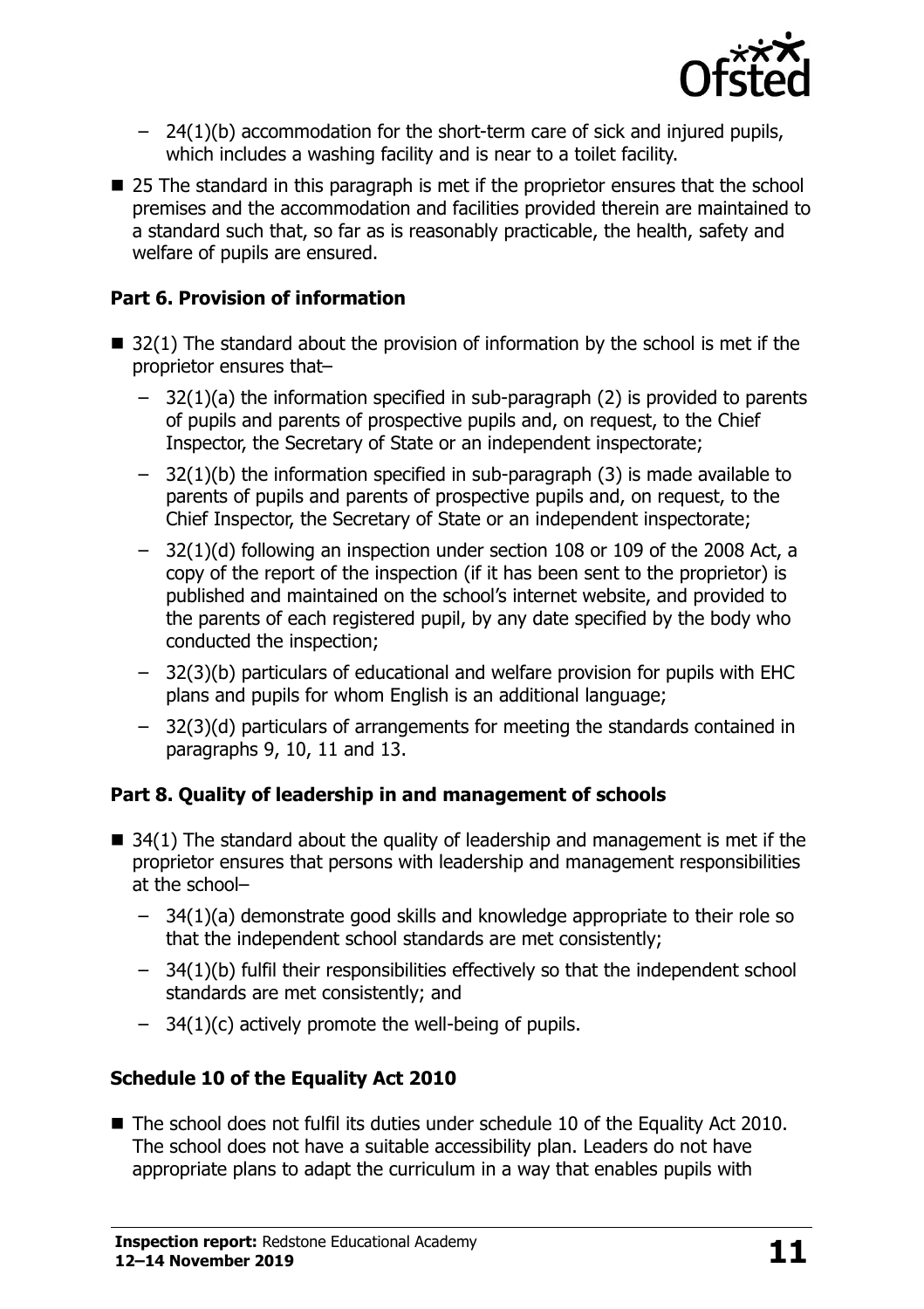

special educational needs and/or disabilities (SEND) to achieve as well as they should.